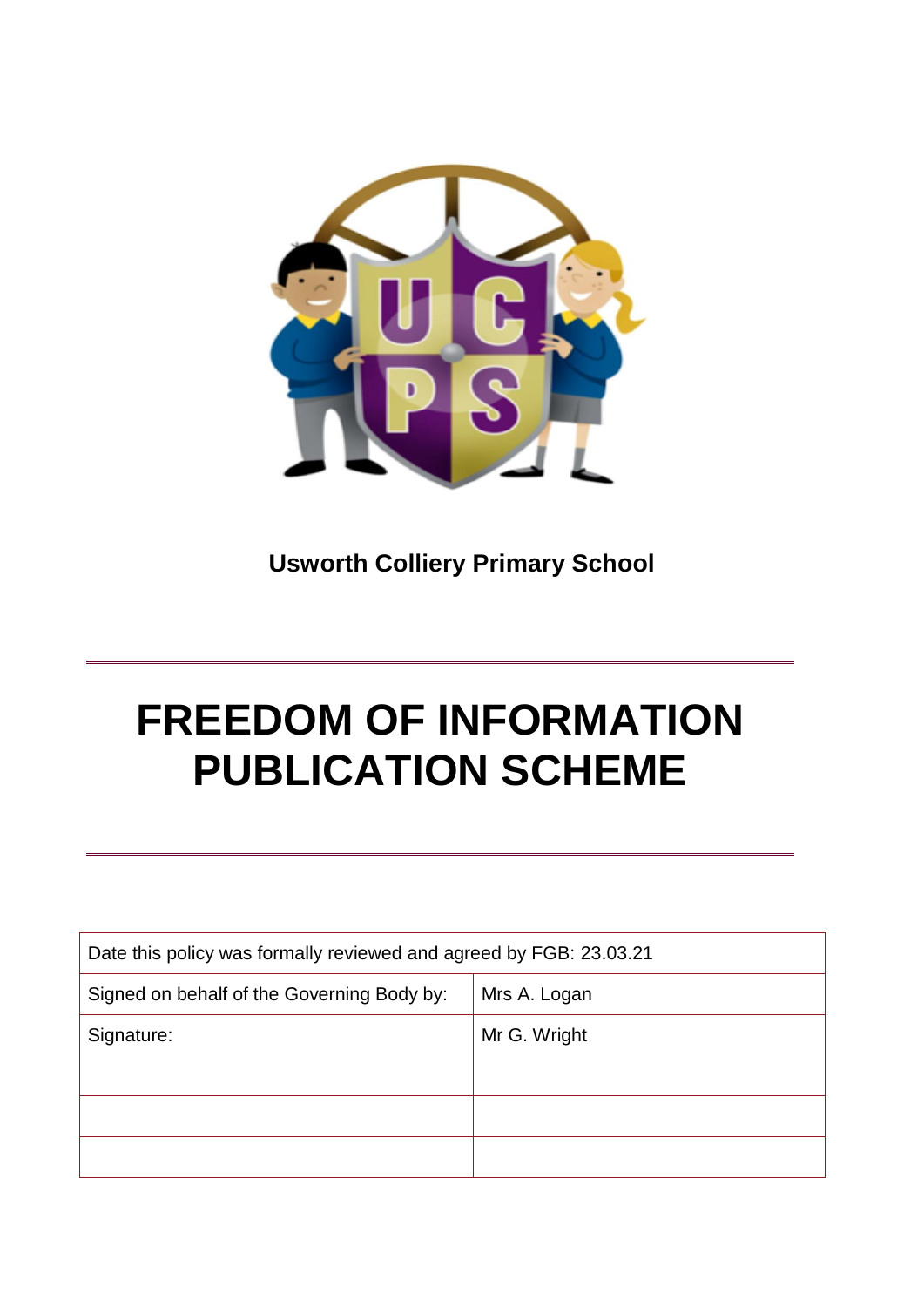### **Introduction**

One of the aims of the Freedom of Information Act 2000 (which is referred to as FOIA in the rest of this document) is that public authorities, including all maintained schools, should be clear and proactive about the information they will make public. To do this we must produce a publication scheme, setting out:

- *The classes of information which we publish or intend to publish;*
- *The manner in which the information will be published; and*
- *Whether the information is available free of charge or on payment.*

The scheme covers information already published and information which is to be published in the future. All information in our publication scheme is either available on the school website to download and print off or available in paper form. Some information which we hold may not be made public, for example personal information. This publication scheme conforms to the model scheme for schools approved by the Information Commissioner.

### **Classes of information published**

The publication scheme guides you to information which we currently publish (or have recently published) or which we will publish in the future. This is split into categories of information known as 'classes'. The classes of information that we undertake to make available are organised into the following areas:

- *School Prospectus*  information published in the school prospectus.
- *Governors' Documents*  information published in the Governors Annual Report and in other governing body documents.
- *Curriculum*  information about policies that relate to pupils and the school curriculum.
- *Policies*  information about policies, and other relevant information, that relate to the school in general.

#### **How to request information**

If you require a paper version of any of the documents within the scheme, please contact the school by letter or email. Contact details are set out below.

Email: info@usworthcolliery.co.uk

To help us process your request quickly, please clearly mark any correspondence **"PUBLICATION SCHEME REQUEST**" (in CAPITALS please).

If the information you're looking for isn't available via the scheme you can submit a request to the school in writing. Such requests will be considered in accordance with the provisions of the Freedom of Information Act 2000.

#### **Paying for information – whole section has been amended**

#### Information published on school website

Information published on the school website is free to download. If a hard copy of information that is freely available on the school website is requested, a production charge of 20p per page will be made as well as postage costs.

Information covered by this publication that is not published on school website

Single copies of information covered by this publication are provided without incurring a fee. However, a charge may be made for actual disbursements incurred such as data collection and collation, photocopying, postage and packing. If a charge is to be made,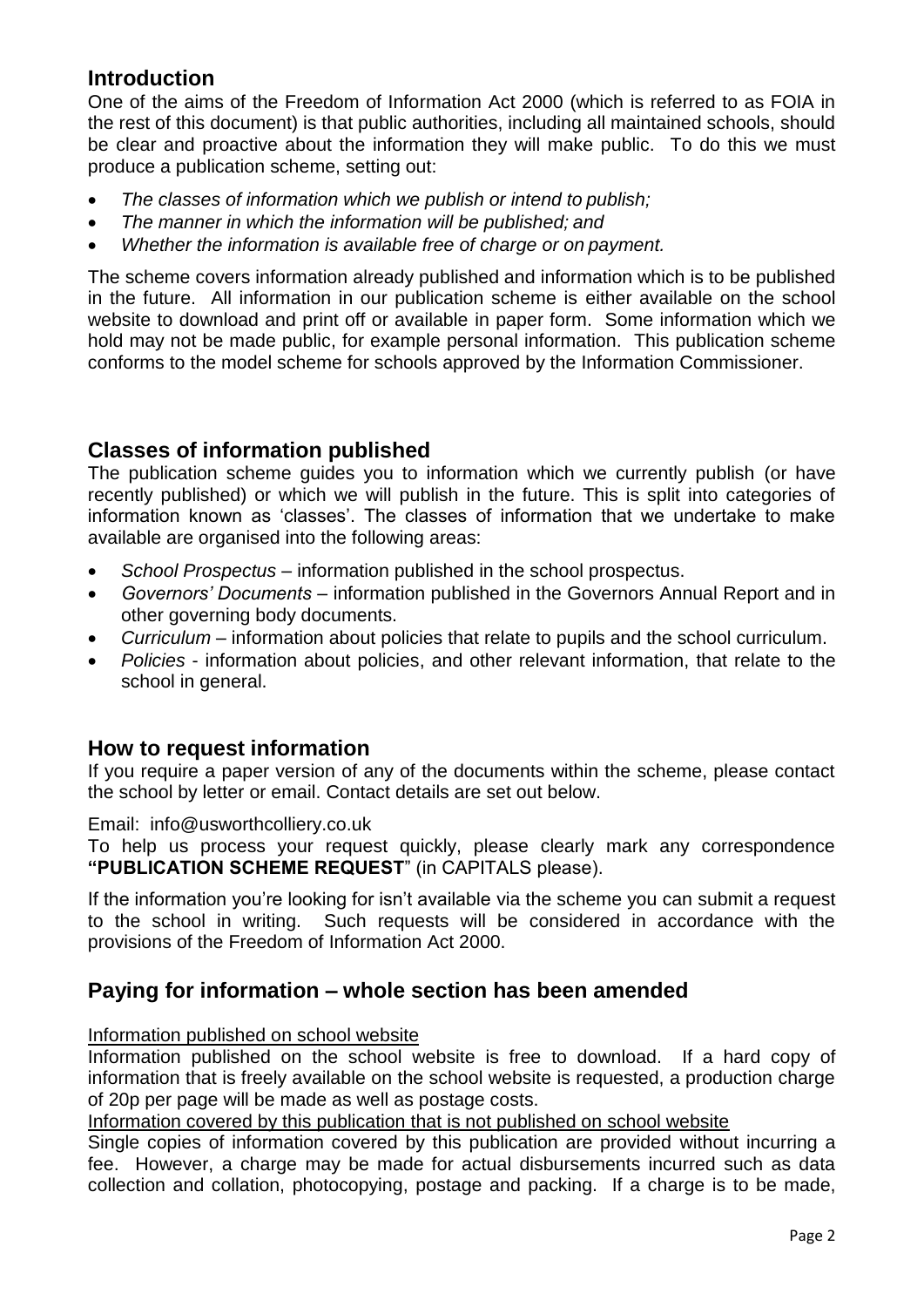confirmation of the payment due will be given before the information is provided. Payment may be requested prior to provision of the information.

Examples of indicative charges are provided below as guidance only:

| <b>TYPE OF CHARGE</b>                                               | <b>DESCRIPTION</b>                                          | <b>BASIS OF CHARGE</b>                                                                                   |
|---------------------------------------------------------------------|-------------------------------------------------------------|----------------------------------------------------------------------------------------------------------|
| <b>Disbursement cost</b>                                            | Photocopying/printing<br>@ 3p per sheet (black & white)     | Actual cost per copy<br>plus estimated toner<br>costs                                                    |
|                                                                     | Photocopying/printing @ 5p per<br>sheet (colour)<br>Postage | Actual cost per copy<br>plus estimated toner<br>costs<br>Actual cost of Royal Mail<br>2nd class delivery |
| Hard copies of<br>information freely available<br>on school website | Photocopying/printing @ 20p<br>per<br>sheet (black & white  | Printing and Admin time                                                                                  |

## **Classes of Information Currently Published – whole section is new**

| <b>Category 1 - School Prospectus</b>        |                                                                                                                                                                                                                                                                                                                                                                                                                                                                                                                                                                                                                                                                                                                                                                                                                                                                                                                                                                                                                                                 |  |
|----------------------------------------------|-------------------------------------------------------------------------------------------------------------------------------------------------------------------------------------------------------------------------------------------------------------------------------------------------------------------------------------------------------------------------------------------------------------------------------------------------------------------------------------------------------------------------------------------------------------------------------------------------------------------------------------------------------------------------------------------------------------------------------------------------------------------------------------------------------------------------------------------------------------------------------------------------------------------------------------------------------------------------------------------------------------------------------------------------|--|
| <b>Class</b>                                 | <b>Description</b>                                                                                                                                                                                                                                                                                                                                                                                                                                                                                                                                                                                                                                                                                                                                                                                                                                                                                                                                                                                                                              |  |
| <b>School</b><br><b>Prospectus</b>           | The statutory contents of the school prospectus are as follows, (other<br>items may be included in the prospectus at the school's discretion):<br>the name, address, telephone number and the type of school<br>$\bullet$<br>the names of the Headteacher and Chair of Governors<br>information on the school policy on admissions<br>$\bullet$<br>a statement of the school's ethos and values<br>details of any affiliations with a particular religion or religious<br>denomination, the religious education provided, parents' right to<br>withdraw their child from religious education<br>and collective<br>worship and the alternative provision for those pupils<br>information about the school's policy on providing for pupils with<br>special educational needs<br>number of pupils on roll and rates of pupils' authorised and<br>unauthorised absences<br>National Curriculum assessment results for appropriate Key<br>Stages, with national summary figures<br>the arrangements for visits to the school by prospective parents |  |
|                                              | <b>Category 2 - Governors' Documents</b>                                                                                                                                                                                                                                                                                                                                                                                                                                                                                                                                                                                                                                                                                                                                                                                                                                                                                                                                                                                                        |  |
| <b>Class</b>                                 | <b>Description</b>                                                                                                                                                                                                                                                                                                                                                                                                                                                                                                                                                                                                                                                                                                                                                                                                                                                                                                                                                                                                                              |  |
| Governors'<br><b>Annual</b><br><b>Report</b> | It is no longer statutory for Governing Bodies in England to produce an<br>annual report for parents. However, schools are free to provide these if<br>they wish.                                                                                                                                                                                                                                                                                                                                                                                                                                                                                                                                                                                                                                                                                                                                                                                                                                                                               |  |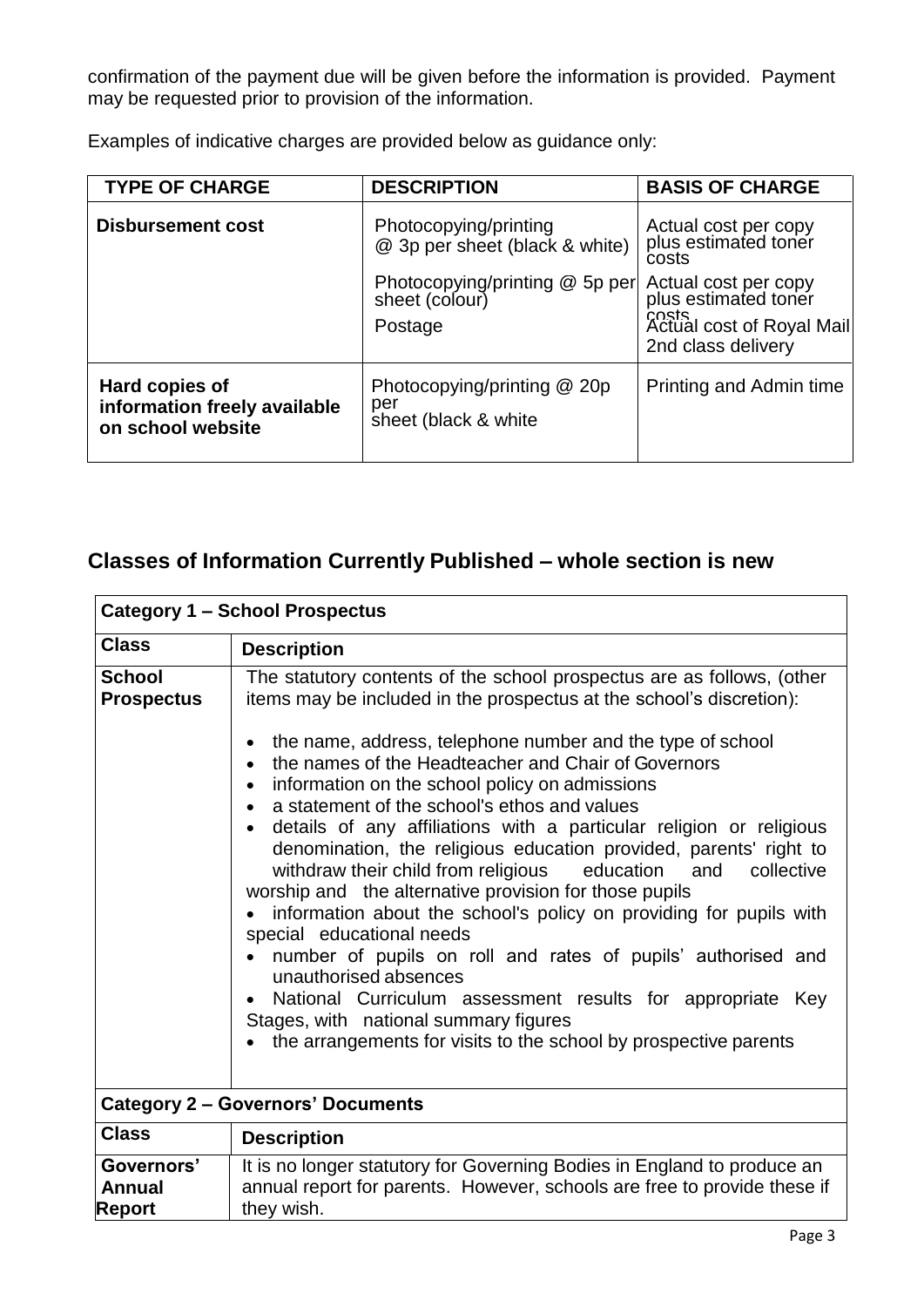| Instrument of<br><b>Government</b> | • The name and category of the school<br>• The name of the governing body<br>• The manner in which the governing body is constituted<br>• The term of office of each category of governor if less than 4 years<br>• The name of any body entitled to appoint any category of governor<br>• Details of any trust<br>• If the school has a religious character, a description of the ethos<br>• The date the instrument takes effect |
|------------------------------------|------------------------------------------------------------------------------------------------------------------------------------------------------------------------------------------------------------------------------------------------------------------------------------------------------------------------------------------------------------------------------------------------------------------------------------|
| <b>Minutes of</b><br>meetings      | Agreed minutes of meetings of the governing body and its committees<br>[current and last full academic school year].                                                                                                                                                                                                                                                                                                               |
|                                    | Some information might be confidential or otherwise exempt from the<br>publication by law – we cannot therefore publish this.                                                                                                                                                                                                                                                                                                      |

| <b>Category 3 - Pupils &amp; Curriculum</b> |                                                                                                                                                                                                          |
|---------------------------------------------|----------------------------------------------------------------------------------------------------------------------------------------------------------------------------------------------------------|
| <b>Class</b>                                | <b>Description</b>                                                                                                                                                                                       |
| Home – school<br>agreement                  | Statement of the school's aims and values, the school's<br>responsibilities, the parental responsibilities and the school's<br>expectations of its pupils for example homework arrangements.             |
| Curriculum Policy                           | Statement on following the policy for the secular curriculum subjects<br>and religious education and schemes of work and syllabuses<br>currently used by the school.                                     |
| <b>Sex Education</b><br><u>Doliou</u>       | Statement of policy with regard to sex and relationship education.                                                                                                                                       |
| <b>SEND Policy</b>                          | Information about the school's policy on providing for pupils with<br>special educational needs.                                                                                                         |
| <b>Accessibility Plans</b>                  | Plan for increasing participation of disabled pupils in the school's<br>curriculum, improving the accessibility of the physical environment<br>and improving delivery of information to disabled pupils. |
| <b>Race Equality</b>                        | Statement of policy for promoting race equality.                                                                                                                                                         |
| <b>Collective Worship</b>                   | Arrangements for the required daily act of collective worship.                                                                                                                                           |
| <b>Child Protection</b><br>Policy           | Statement of policy for safeguarding and promoting welfare of<br>pupils at the school.                                                                                                                   |
| <b>Pupil Discipline</b>                     | Statement of general principles on behaviour and discipline and of<br>measures taken by the Headteacher to prevent bullying.                                                                             |

| <b>Category 4 – School Policies and other information</b> |                                                                                         |  |
|-----------------------------------------------------------|-----------------------------------------------------------------------------------------|--|
| <b>Class</b>                                              | <b>Description</b>                                                                      |  |
| <b>Ofsted Report</b>                                      | Published report of the last inspection of the school and the<br>summary of the report. |  |